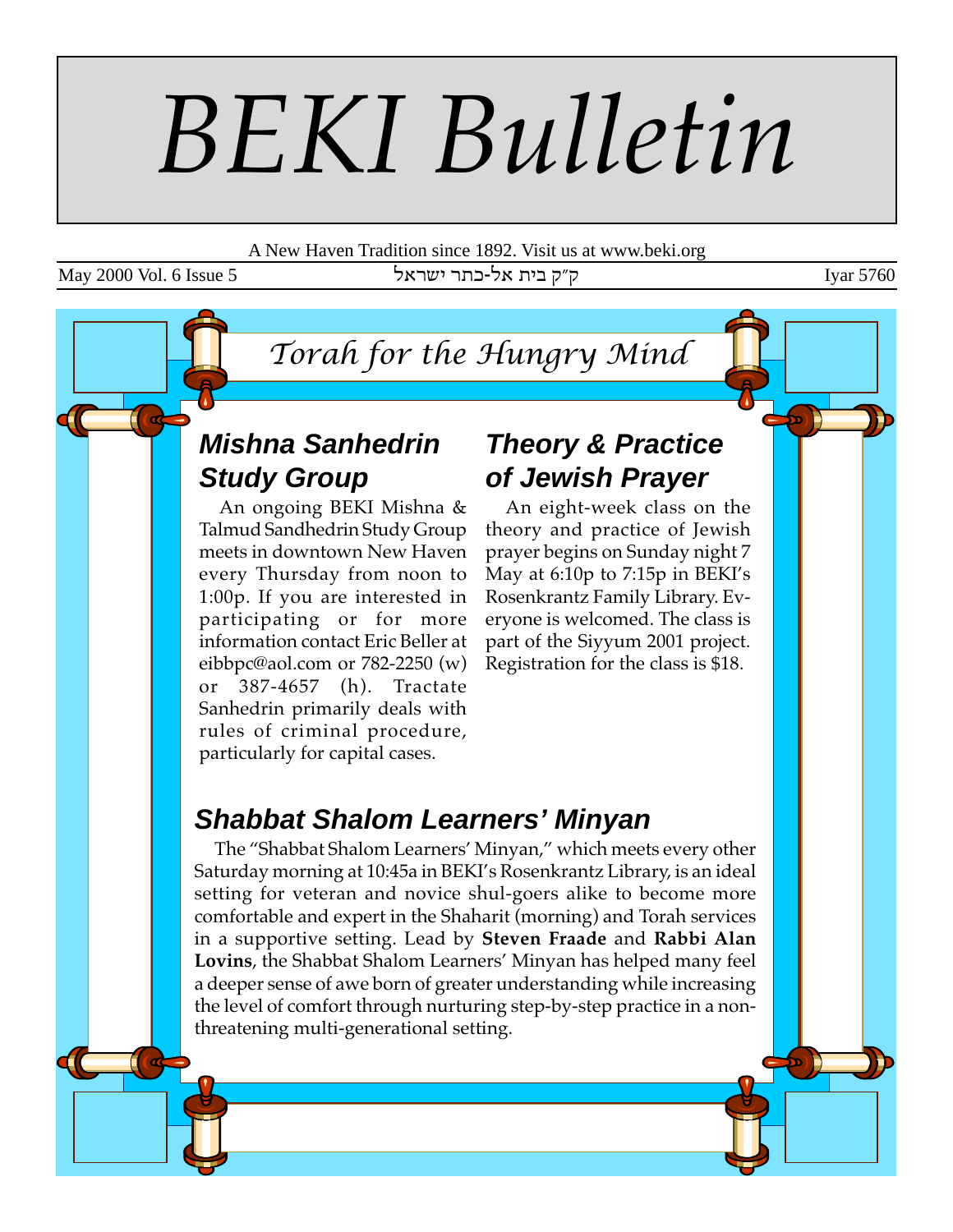#### **Administrative Announcements**

#### **How to Contact the BEKI Bulletin**

Responses to "A Message from Rabbi Tilsen," questions for "Dear Rabbi" and Letters to the Editor can be sent to: Editor, BEKI-Bulletin, 85 Harrison Street, New Haven, CT 06515 or by email to jjtilsen@beki.org.

 *Rabbi Tilsen's mail and e-mail are opened directly and exclusively by the Rabbi himself* and are as secure and confidential as mail and e-mail can be.

#### **Calling BEKI**

To call BEKI, dial (203) 389-2108.

When the automated attendant answers, dial any of the numbers below for the desired extension. You don't have to wait to hear the whole recorded greeting. If you don't have a "touch-tone" phone (i.e. a phone that dials by sending tones), wait to the end of the greeting and you will then be able to leave a message for the Administrator. A shortcut: To skip to the end of a greeting, press asterisk (\*).

#### **Extensions**

| Kadima & USY Youth Groups  30             |
|-------------------------------------------|
|                                           |
|                                           |
| Kulanu KeEhad Havura  33                  |
|                                           |
| Office Manager Mary Ellen Mack  14        |
|                                           |
| Rosenkrantz Library 11                    |
| Service Times Recording  88               |
| Religious School Principal Terri Stern 13 |
| USY & Kadima Youth Groups  30             |
|                                           |

#### **Personalized Bookkeeping**

**Services Offered:**

Check Writing • Payroll Statement Reconciliation • P/R Tax Forms End of Year Reports

#### **Accurate and Professional Service**

#### **787-0496**

Muriel Chorney 213 Maple St.

### **BEKI-Bulletin**

The newsletter is published monthly by Congregation Beth El-Keser Israel for the benefit of its members. Congregation Beth El-Keser Israel is affiliated with the United Synagogue of Conservative Judaism.

To contribute articles or for inquiries regarding membership, donations, or special activities, call the Synagogue office (203) 389-2108, or write to 85 Harrison Street, New Haven, CT 06515-1724 or email: *jjtilsen@beki.org* or see our web page created by Phill Simon: *www.beki.org* For information about advertising, call the synagogue

office. Deadline for submission of ads or articles is the 1st of the month preceding publication. Annual subscription is \$36.00.

#### **BEKI-Bulletin**

© 2000 Congregation Beth El-Keser Israel. A Message from Rabbi Tilsen & Dear Rabbi © 2000 Jon-Jay Tilsen. All rights reserved.

| Editor                     | Rabbi Jon-Jay Tilsen |
|----------------------------|----------------------|
| Associate Editor           | Donna Levine         |
| Associate Editor           | Donna Kemper         |
| <b>Circulation Manager</b> | Saul Bell            |
| <b>Production Editor</b>   | David Golden         |
| Advertisement Editor       | Sheila Gardner       |
| Photographer               | Charles Ludwig       |

#### **Daily Services**

Daily services at BEKI provide an opportunity to learn, pray, reflect, transition and center one's own spiritual life. Services provide a context for fulfilling the mitzva (religious obligation) of daily worship. Services are held every weekday morning and evening. See the calendar for a schedule. During May, there will be a special need for more participants on Tuesday mornings (7:00a), Thursday mornings (8:15a) and Sunday nights (5:45p).

#### **No Parking**

Members and visitors are advised that parking is prohibited at all times on the East side of Harrison Street as indicated by the "No Parking" signs. Parking is usually available across Harrison Street, and ample parking is available in the BEKI lot at the rear of the building. When driving in the BEKI parking lot, please observe the 5 miles-perhour speed limit, which is enforced by random speed bumps.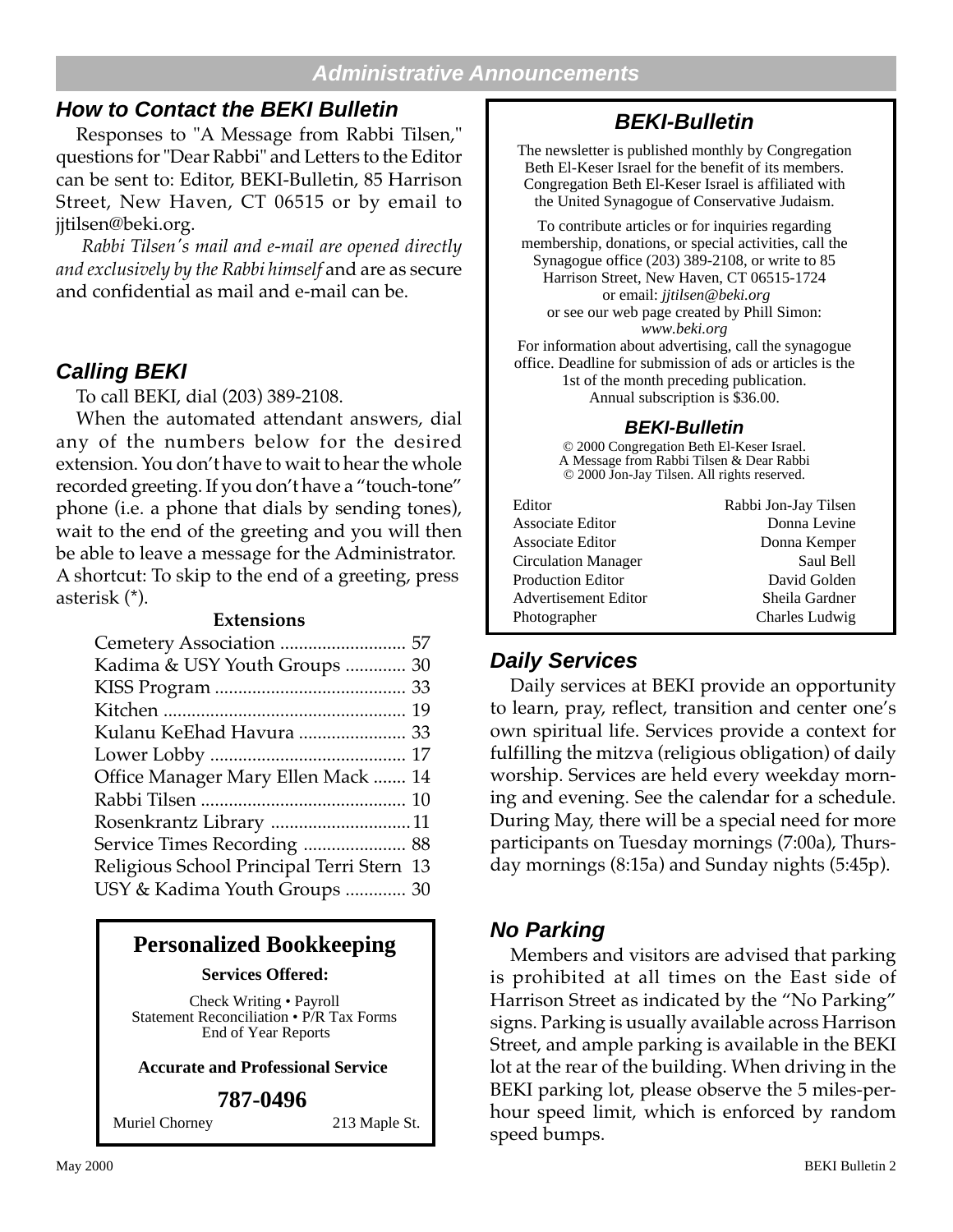#### **A Message From Rabbi Tilsen**

Recently a reporter from the Jewish *Ledger* asked me to comment on the decision of the Central Conference of American Rabbis (the association of Reform rabbis) to permit its members to perform commitment ceremonies for same-sex couples. While not a spokesperson for the Conservative Movement, I tried as best as I could to explain our Movement's perspective on this issue. While speaking, I realized that what I was saying was somewhat incoherent. But then I realized that in that way it was an accurate expression of our Movement's position.

Be that as it may, the CCAR's decision raises a number of important questions, most of which I hope to avoid as far as possible. Instead, I would share a few thoughts on related issues that are raised by the CCAR's policy.

On Rosh HaShana 1994, in the discussion after my *Devar Torah* (sermon) at BEKI, I was asked for my position regarding the New Haven Board of Alderman's consideration of recognizing gay and lesbian domestic partners for purposes of employment benefits. At that time, I stated that in principle I would support such a policy.

Regardless of my personal feelings on the matter, the policy of the Rabbinical Assembly (the association of 1600 Conservative-Masorti rabbis worldwide) prohibits me from performing "samesex marriages." Since neither Connecticut state law nor Jewish law recognize a same-sex marriage, I have no legal authority to perform such ceremonies, either in the eyes of the state or the eyes of the Jewish People. Left somewhat undefined is exactly what would constitute a prohibited "commitment ceremony," where such ceremony is intended to have symbolic but not legal effect.

Recent court decisions have awarded parental rights to same-sex partners after the relationship terminated. This suggests that some form of legal partnership (if you don't want to call it marriage) exists already in common law, even where the state does not formally provide for such a partnership. Would a judge be more inclined to award parental rights to an ex-partner of a couple who had held a "commitment ceremony"?

May 2000 BEKI Bulletin 3 The Reform policy permits this commitment

ceremony only if both partners are Jewish. This, despite the Reform rabbinate's willingness to perform a (heterosexual) marriage between a Jew and a non-Jew. The result is a quirky double standard — not that I am in a position to complain.

The policy of the State of Israel is even more inconsistent. The State of Israel will recognize the marriage of two men or two women, where at least one is Jewish, performed by a secular or religious authority outside of Israel. But the State of Israel will not recognized a marriage between a Jewish man and a Jewish woman performed by a Conservative (or Reform) rabbi in Israel. (I am not making this up.) Remaining to be decided is whether the State will recognize a marriage performed by a Conservative or Reform rabbi in the soon to be declared State of Palestine, or in the "buffer zone" that may be established between Israel and Syria.

One reality in our day is that many couples, whether heterosexual or homosexual, live together without a state- or synagogue-sanctioned marriage. Questions of parental rights, inheritance, and decision-making in medical care situations are undefined in these partnerships. Would we be better off if those rights and responsibilities were clarified by formalizing the commitments of a "commitment ceremony" or homosexual marriage?

A traditional Jewish marriage includes a large and explicit set of commitments, responsibilities and rights that the partners have toward each other, their children and toward society. This is not necessarily the case in a civil marriage. For example, many states have no law against adultery, something explicitly forbidden in a Jewish marriage. Just what obligations a couple undertakes when entering a civil marriage is not clearly defined. It would be important to know just what are the commitments being celebrated in a "commitment ceremony."

The Hebrew Bible explicitly condemns a specific male homosexual act as being repulsive and defines it as a capital crime. Eating non-kosher food is also called repulsive, and gathering sticks or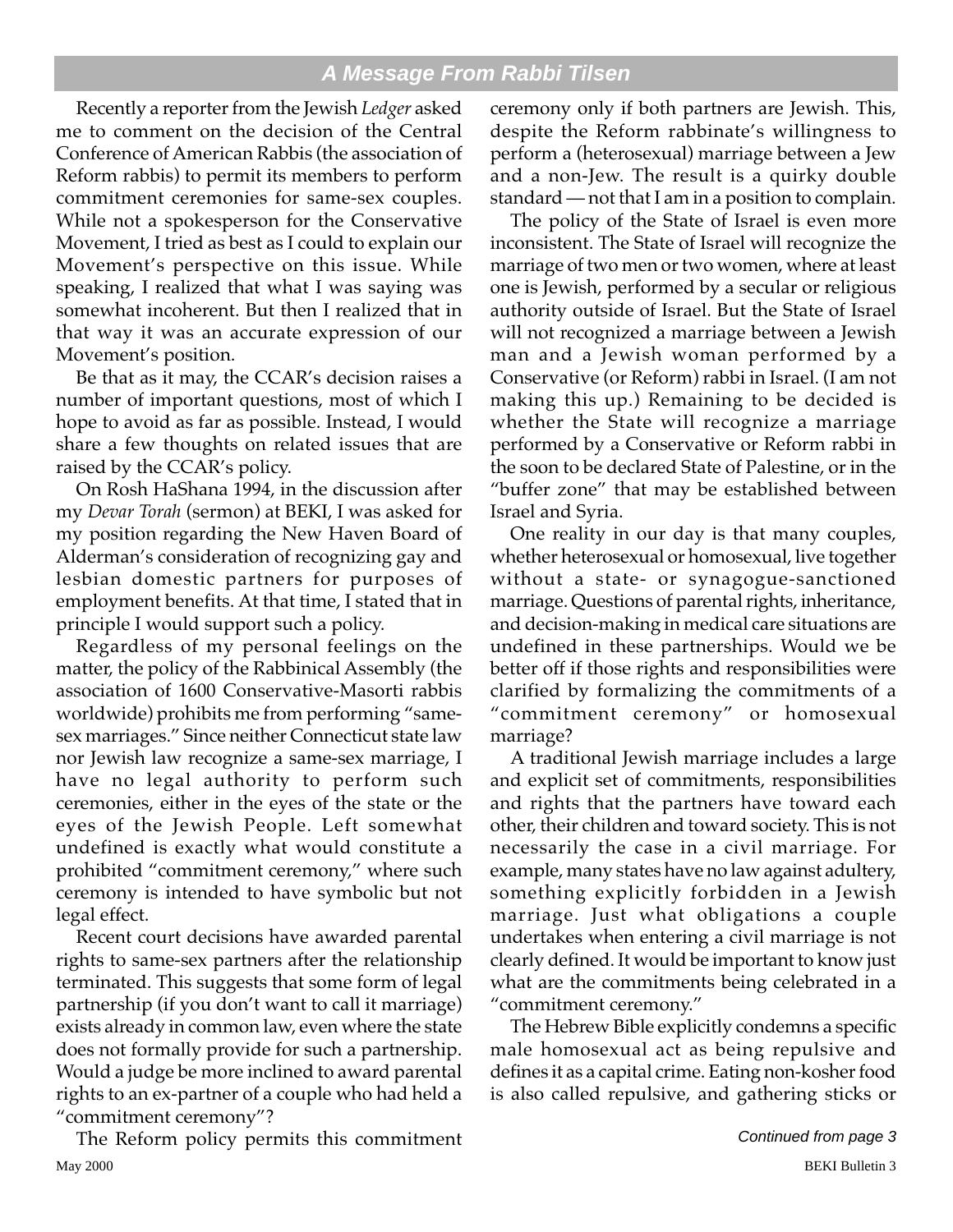#### **A Message From Rabbi Tilsen**

#### Continued from page 3

lighting a match on Saturday are also capital offenses. While we have record of at least one person being executed for gathering sticks on Saturday, we have no evidence that anyone was executed for male homosexuality. There is no explicit reference to female homosexuality in the Hebrew Bible, although rabbinic law classified it as being a form of "rebellion" punishable by lashing. In the Talmud, the sages derided the Greeks and Romans for recognizing same-sex marriages.

The *halakhic* (Jewish legal) issues surrounding homosexuality are multi-faceted but hardly complex. Finding homosexual commitments and relationships to be within Jewish law would be somewhat of a stretch, especially in the case of male couples, but hardly a greater stretch than we've seen on other issues. Any such reinterpretation, though, would definitely overturn centuries of precedent and popular opinion, and signify a major change in Jewish culture.

It may turn out that homosexuality is to some degree genetically programmed. If that is the case, ironically, Jewish practice may have actually encouraged the propagation of those genes by forcing would-be homosexuals into "conventional" marriages and producing offspring. In contrast, most of Christianity permits or encourages "celibacy," meaning that

homosexuals were not forced to marry, their genetic tendencies not being passed on to subsequent generations.

There is a need for a reevaluation of the meaning and rules for heterosexual marriage, as well as a reevaluation of the rules for homosexuality and homosexual marriage. Things have changed. No longer are women dependant on marriage to provide them with income, property or status. Half of all marriages end in divorce. Years ago, a dissatisfied husband could simply wait for his wife to die in childbirth, or an unhappy wife to lose her husband in battle or to disease; typical life expectancy was 35 to 40 years. "Till death do us part" — never a Jewish vow — was thought of as being at most twenty or twenty-five years away. Having sexual relations or raising children outside of marriage carries little stigma. "Immaculate conception" is now commonplace as technology severs the link between sex and procreation. Extended families — and the financial and emotional support that comes with them — are now the rarity. The very social fabric by which "conventional" marriage etiquette was woven, for better and for worse, has come undone. What will we weave in its place?

*Reader response (for publication) is invited to jjtilsen@beki.org or by mail to "Editor, BEKI Bulletin, 85 Harrison Street, New Haven CT 06515."*



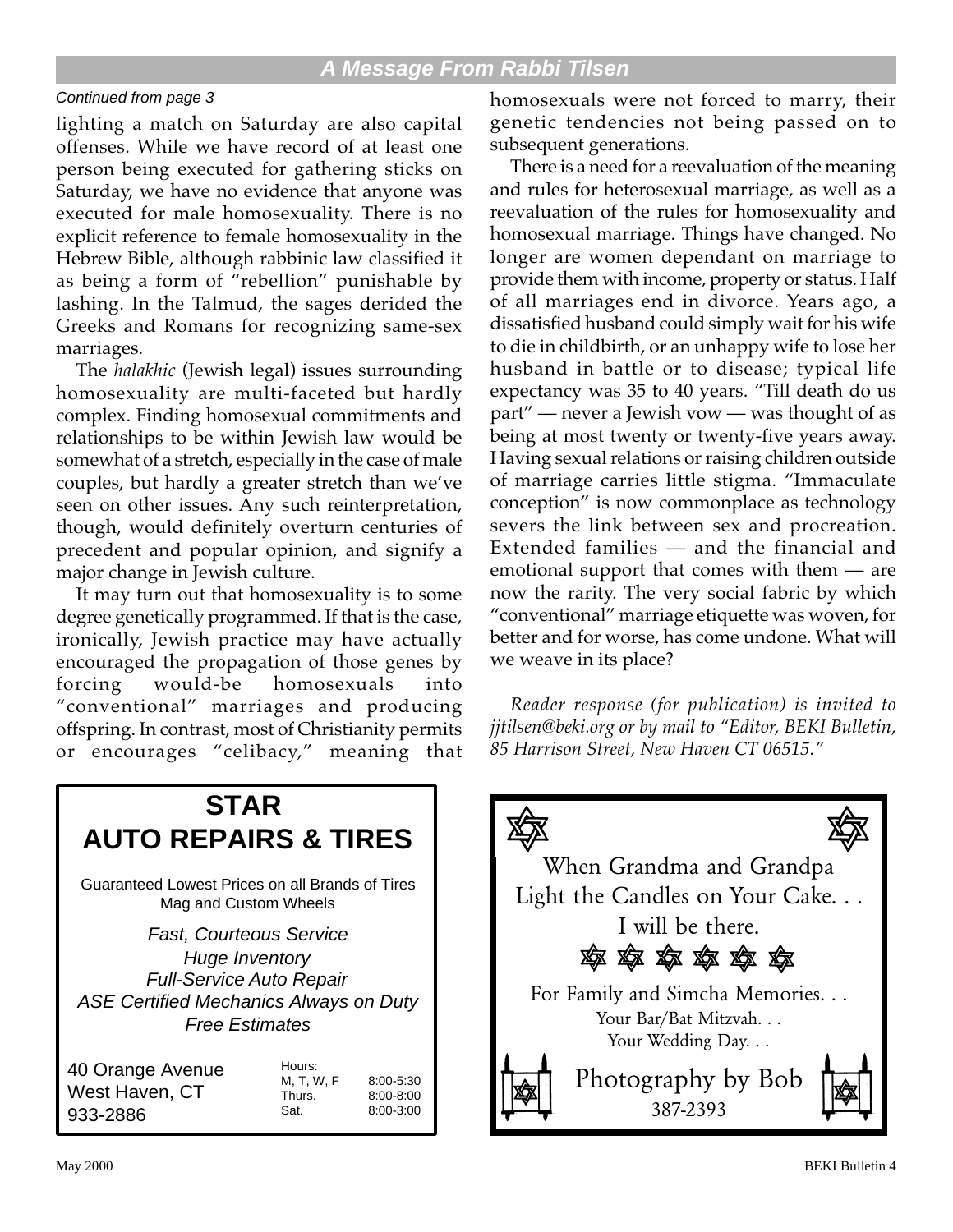#### **News**

## **BEKI Sisterhood News**

The Seder for People With Special Needs, held 6 April, was very successful and enjoyed by all who attended.

The annual Book of Life luncheon will take place on Tuesday 6 June at noon. There will be a delicious meal and enjoyable program. Details will be forthcoming soon. Gladys Lipkin, longtime devoted Congregation and Sisterhood member, is this year's "Woman of Valor." President Adele Tyson asks, when you receive the luncheon mailing, that you respond promptly with your reservations.

Don't forget the Sisterhood Gift Shop for beautiful gifts for all ages and all occasions.



## **Thanks A Lot**

Thanks to all who helped prepare, carry out, and clean up after the Purim Seuda. Noting that it is best to at least try to thank everyone by name, we apologize for any omissions: Janet Brown, Chair, Food Committee; Lynn Brotman, Chair, Decorations Committee; Adele Tyson and Rose Feen and the entire Sisterhood; Clarence and Mary Ellen; Anne Johnston and Ruth Silver, and the entire cast, Purim Shpiel; Amy Pincus, Singalong; Andy Weinstein, Magician; Elliot Rose, Yo-Yo Show; Ruth Greenblatt, Cutesie the Clown, face-painting and balloon sculptures; Helpers: Gwen Weltman and Netanya Lerner; Ellen Dixon; Janet Felton; Naomi Gilens; Carole Bass; Jay Sokolow; Gilah Benson-Tilsen; Deren Manassevit and Alan Rosner; Robert Lettick; Yaron, Liora, Daphne, Dana, and Maya Lew; Aaron Brotman; Barbara Cushen; Stan Saxe; Seth & Bryna Pauker

*MEB*



110 Hamilton Street New Haven, CT 06511 (203) 624-0194 Fax (203) 624-3609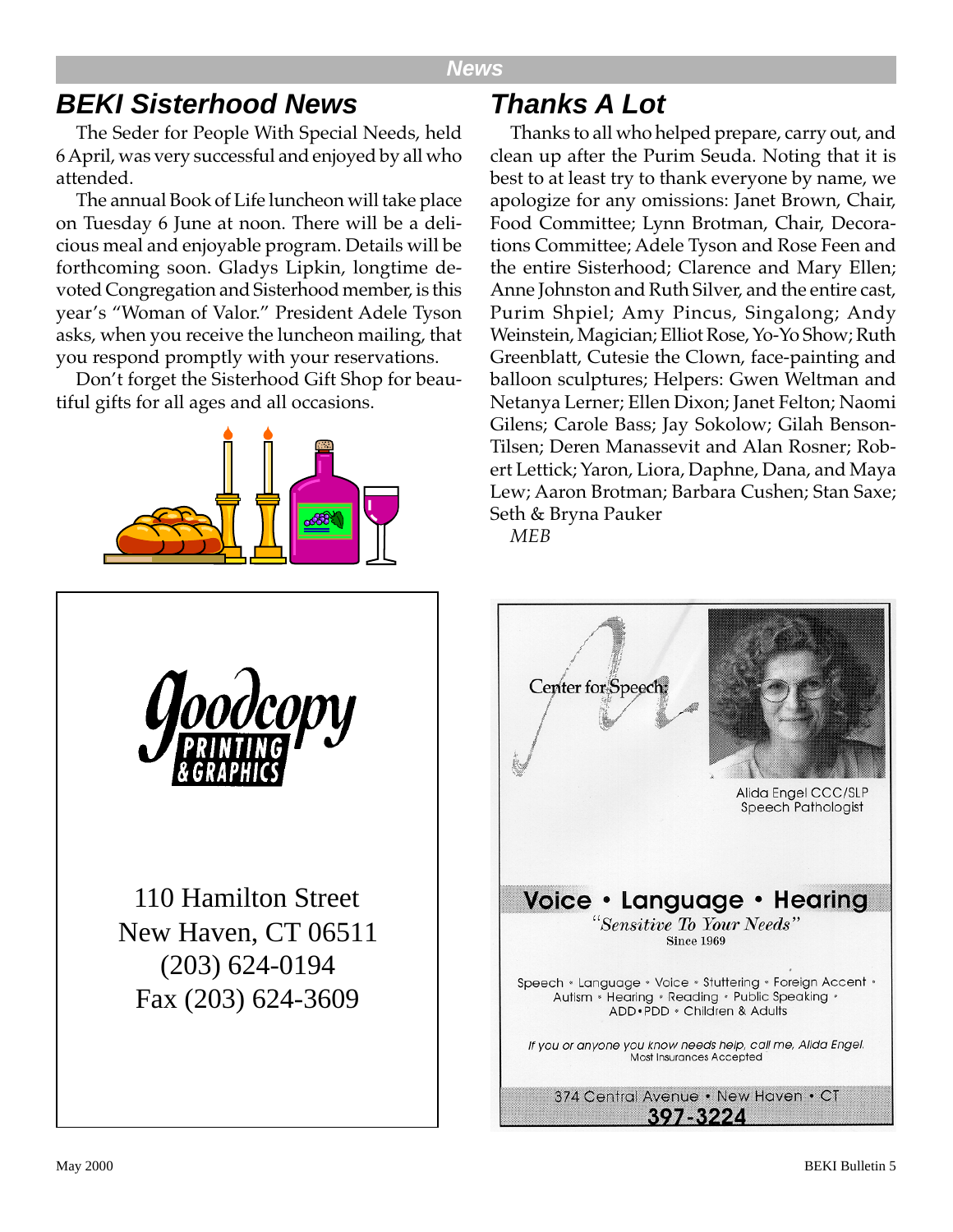#### **News**

## **Recent Additions to the Rosenkrantz Library Donated by Rabbi Murray Levine**

*God and Evil* – David Birnbaum *Suicide in Rabbinic Literature* – Sidney Goldstein *A Treasury of Jewish Tradition* – Lamm and Wurzburger *Blood Accusation* – Maurice Lamm *Judaism* p.b. Isidore Epstein *The Course of Modern Jewish History* – Howard Sachar *The Structure of Jewish History* – Heinrich Graetz *Dubnov Nationalism and History* – Koppel Pinson *Judaism* p.b. Michael Fishbane *What Is Man?* P.b. Arnold Wolf *A Sense of Duty* p.b. Simcha Kling *The Modern Meaning of Judaism* – Roland Gittelsohn *Understanding Jewish Theology* p.b. Jack Neusner *The Diary of Captain Alfred Dreyfus Modern Hebrew Literature* – Simon Halkin *The Torah U-Madda Journal* p.b. 1993 *Judaism and Human Rights* – Milton Konvitz *A History of God* – Karen Armstrong *Tuesday The Rabbi Saw Red* – Harry Kemelman *The Jewish Family and Jewish Continuity* p.b. Bayme and Rosen *In Search of Sugihara* – Hillel Levine *When Children Ask About God* – Harold Kushner *Encounter Between Judaism and Modern Philosophy* – Emil Fackenheim *Jewish Values* p.b. *Jewish and Christians* – James H. Charlesworth *A Tzaddik in Our Time* – Simcha Raz *Protestant, Catholic, Jew* – Will Herberg *The Thirteen Letters of Ben Uziel* – Samson Raphael Hirsch *The Golem of Prague* – Gershon Winkler *Studies in Judaism* – Solomon Schechter (3 volumes) *Catskill Culture* – Phil Brown *Borscht Belt Bungalows* – Irwin Richman *Conflicts and Contradictions* – Meron Benvenisti **Junior Congregation**

## **Children's Shabbat Havura**

The Children's Shabbat Havura meets every Shabbat morning from 10:45a to noon in the Claire Goodwin Youth Room. Designed to address the spiritual and social needs of preschool children, the Havura meets concurrently with Junior Congregation for older children, a Learners' Minyan for adults and the main Sabbath service. Following the half-hour of songs, stories, prayers and dance, the children have their own qiddush refreshments and then enjoy supervised play until they join the adult worship for the Concluding Service and qiddush.

The Havura enjoys strong support from parents and the Synagogue. Currently about 60 children and their parents actively participate in the Havura. Visitors have come from across New England to observe this program as a model for their own synagogues.

Meeting the spiritual and social needs of preschool children is an obligation of the Jewish community and an important part of the Synagogue's mission. The *Havura* (Friendship Circle) links the children to one another, to other concerned Jewish parents, and to the Synagogue. The Havura enjoys the active participation of parents who themselves are enriched by the experience. For many adults, the Children's Shabbat Havura serves as their introduction to active participation in the Synagogue Community.

If you are interested in learning more about the BEKI Children's Shabbat Havura, come any *Shabbat* (Saturday) morning at 10:45a and see for yourself. Or contact Miriam Benson at 389-6137 or mirbenson@aol.com, who along with Ellen Cohen coordinates the program.

Junior Congregation meets most Shabbat (Saturday) mornings from 10:45a to noon to address the spiritual, educational and social needs of children in grades 2-6. The Junior Congregation is lead cooperatively by a group of talented and dedicated parents and educators.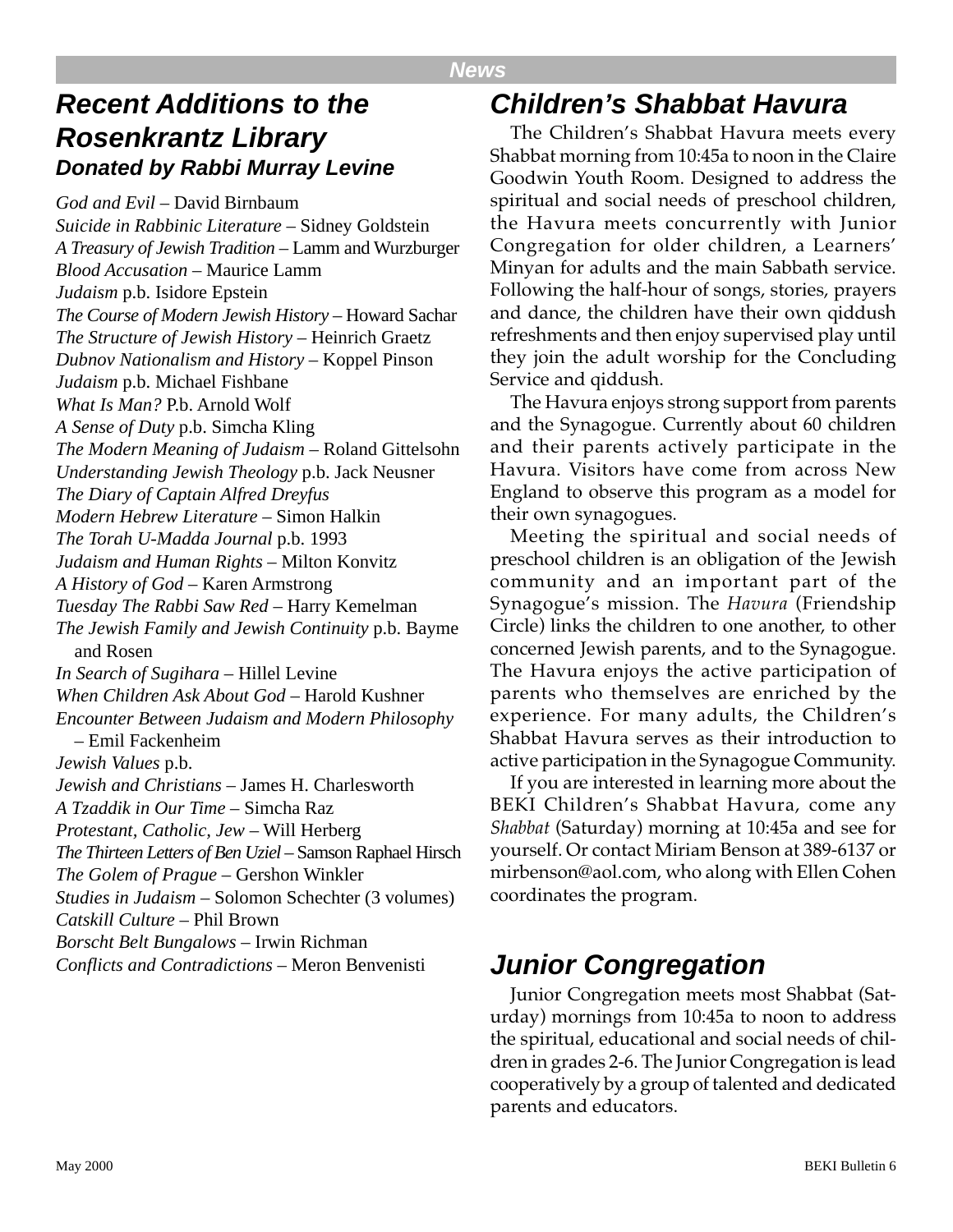| <b>BEKI</b> Events                                                                                                                  |                                                                                                                                                                       |                                                                                                            |                                                                                                                                                                           |                                                                                                                                           |                                                                                                                        |                                                                                                                                                                                                     |  |  |
|-------------------------------------------------------------------------------------------------------------------------------------|-----------------------------------------------------------------------------------------------------------------------------------------------------------------------|------------------------------------------------------------------------------------------------------------|---------------------------------------------------------------------------------------------------------------------------------------------------------------------------|-------------------------------------------------------------------------------------------------------------------------------------------|------------------------------------------------------------------------------------------------------------------------|-----------------------------------------------------------------------------------------------------------------------------------------------------------------------------------------------------|--|--|
| 2000                                                                                                                                | May - Nisan - Ivar                                                                                                                                                    |                                                                                                            |                                                                                                                                                                           |                                                                                                                                           |                                                                                                                        | 5760                                                                                                                                                                                                |  |  |
| <b>Sunday</b>                                                                                                                       | Monday                                                                                                                                                                | <b>Tuesday</b>                                                                                             | Wednesday                                                                                                                                                                 | <b>Thursday</b>                                                                                                                           | Friday                                                                                                                 | <b>Saturday</b>                                                                                                                                                                                     |  |  |
|                                                                                                                                     | <b>26 Nisan</b><br>$\mathbf{1}$                                                                                                                                       | 27 Nisan<br>$\overline{2}$                                                                                 | 28 Nisan<br>3 <sup>1</sup>                                                                                                                                                | 29 Nisan<br>$\boldsymbol{4}$                                                                                                              | 30 Nisan<br>5                                                                                                          | 1 Ivar<br>6                                                                                                                                                                                         |  |  |
| <b>Shaharit=Morning</b><br>Minha =Afternoon<br><b>Minha-Maariv=Evening</b><br><b>SSLM=Shabbat Shalom</b><br><b>Learners' Minyan</b> | 7:00a Shaharit<br>7:45a Rashi Study Grp<br>5:45p Minha-Maariv<br>7:45p Special General<br><b>Board Meeting</b><br>(Deadline for June<br><b>Bulletin submissions</b> ) | <b>Yom Hashoah</b><br>:00a Shaharit<br>5:45p Minha-Maariv<br>7:00p Yom Hashoah<br><b>Community Service</b> | 7:00a Shaharit<br>10:30a Play Group<br>4:15p Relig.School<br>5:45p Minha-Maariv                                                                                           | 8:15a Shaharit (NEW TIME)<br>5:45p Minha-Maariv<br>5:45p Benei Mitzva<br>7:30p A.A.                                                       | 7:00a Shaharit<br>6:00p Minha-Maariv<br>7:35p Candles<br>8:00p Late Service                                            | Rosh Hodesh<br>9:15a Shaharit<br>10:45a Children's<br>10:45a SSLM<br>5:45p Minha                                                                                                                    |  |  |
| 2 Iyar<br>7 <sup>7</sup>                                                                                                            | 3 Ivar<br>8                                                                                                                                                           | 4 Iyar<br>$\mathbf{Q}$                                                                                     | 5 Iyar<br>10                                                                                                                                                              | 6 Ivar<br>11                                                                                                                              | 7 Iyar<br>12                                                                                                           | 8 Ivar<br>13                                                                                                                                                                                        |  |  |
| 9:00a Shaharit<br>9:30a Relig. School<br>5:45p Minha-Maariv<br>6:00p Torah For Hungry<br><b>Mind Adult Education</b>                | 7:00a Shaharit<br>7:45a Rashi Study Grp<br>5:45p Minha-Maariv                                                                                                         | <b>Yom Hazikaron</b><br>Israel Memorial Day<br>7:00a Shaharit<br>5:45p Minha-Maariv                        | Yom Ha-atzmaut<br>7:00a Shaharit<br>10:30a Play Group<br>4:15p Relig.School<br>5:45p Minha-Maariv<br>7:30p Exec. Board<br>(Deadline for mid-month<br>mailing submissions) | 8:15a Shaharit (NEW TIME)<br>5:45p Minha-Maariv<br>7:30p A.A.                                                                             | 7:00a Shaharit<br>6:00p Minha-Maariv<br>7:43p Candles<br>8:00p Late Service                                            | 9:15a Shaharit<br>Darshan: Marc Schwartz<br>10:45a Children's<br>10:45a Singers' Circle<br><b>10:45a Cosmic Conversations</b><br>5:45p Minha<br>Kiddush Sponsors: Marty Gold &<br>Rena Cheskis-Gold |  |  |
| 9 Ivar<br>14                                                                                                                        | 10 Ivar<br>15                                                                                                                                                         | 11 Iyar<br>16                                                                                              | 12 Ivar<br>17                                                                                                                                                             | 13 Ivar<br>18                                                                                                                             | 14 Ivar<br>19                                                                                                          | 15 Ivar<br>20                                                                                                                                                                                       |  |  |
| 9:00a Shaharit<br>9:30a Relig.School<br>5:45p Minha-Maariv<br><b>6:00p Torah For Hungry</b><br><b>Mind Adult Education</b>          | 7:00a Shaharit<br>7:45a Rashi Study Grp<br>5:45p Minha-Maariv                                                                                                         | 7:00a Shaharit<br>5:45p Minha-Maariv                                                                       | 7:00a Shaharit<br>10:30a Play Group<br>4:15p Relig.School<br>5:45p Minha-Maariv                                                                                           | 8:15a Shaharit (NEW TIME)<br>5:15p Benei Mitzva (Last Class)<br>5:45 Minha-Maariv<br>7:30p A.A.<br>7:30p Book Group                       | 7:00a Shaharit<br>6:00p Minha-Maariv<br>7:50p Candles<br>8:00p Late Service                                            | 9:15a Shaharit<br>Darshan: Eric Beller<br>10:45a Children's<br>10:45a SSLM<br>Kiddush sponsors: Mimi &<br><b>Ephrem Glenn</b><br>5:45p Minha                                                        |  |  |
| 21<br>16 Iyar                                                                                                                       | 17 Ivar<br>22                                                                                                                                                         | 18 Ivar<br>23                                                                                              | 19 Ivar<br>24                                                                                                                                                             | 20 Ivar<br>25                                                                                                                             | 21 Ivar<br>26                                                                                                          | 22 Ivar<br>27                                                                                                                                                                                       |  |  |
| 9:00a Shaharit<br>9:30a Relig. School<br>5:45p Minha-Maariv<br>6:00p Torah For Hungry<br><b>Mind Adult Education</b>                | 7:00a Shaharit<br>7:45a Rashi Study Grp<br>5:45p Minha-Maariv<br>6:308:00p Campfire<br><b>Singalong @ Felton-Gilens</b>                                               | Lag B'Omer<br>7:00a Shaharit<br>5:45p Minha-Maariv                                                         | 7:00a Shaharit<br>10:30a Play Group<br>4:15p Relig. School<br>5:45p Minha-Maariv<br>7:45p Gen. Board                                                                      | 8:15a Shaharit (NEW TIME)<br>5:45p Minha-Maariv<br>7:30p A.A.                                                                             | 7:00a Shaharit<br>6:00p Minha-Maariv<br>7:56p Candles                                                                  | 9:15a Shaharit<br>Darshanim: Ruth & Morton Silver<br>10:45a Children's<br>10:45a Singers' Circle<br>10:45a Cosmic Conversations<br>5:45p Minha                                                      |  |  |
| 23 Ivar<br>28                                                                                                                       | 24 Iyar<br>29                                                                                                                                                         | 25 Ivar<br>30                                                                                              | 26 Ivar<br>31                                                                                                                                                             |                                                                                                                                           |                                                                                                                        |                                                                                                                                                                                                     |  |  |
| 9:00a Shaharit<br><b>No Religious School</b><br>5:45p Minha-Maariv                                                                  | <b>Memorial Day - Office Closed</b><br>9:00a Shaharit<br>9:45a Rashi Study Grp<br>5:45p Minha-Maariv                                                                  | 7:00a Shaharit<br>5:45p Minha-Maariv                                                                       | 7:00a Shaharit<br>10:30a Play Group<br>4:15p Relig. School<br>5:45p Minha-Maariv                                                                                          | <b>BEKI</b> phone numbers:<br>203) 389-2108<br>Fax (203) 389-5899<br>Mary Ellen-Office x14<br>Relig.School x13<br>Rabbi x10<br>Kulanu x33 | <b>Office Hours:</b><br>Mon 9a-12 & 1p-3p<br>Tue by appt. only<br>Wed 10a-12 & 1p-6p<br>Thu 9a-12 & 1p-3p<br>Fri 9a-2p | <b>BEKI</b> email:<br>Office: BEKI@snet.net<br>Rabbi: jitilsen@beki.org<br>website: www.beki.org                                                                                                    |  |  |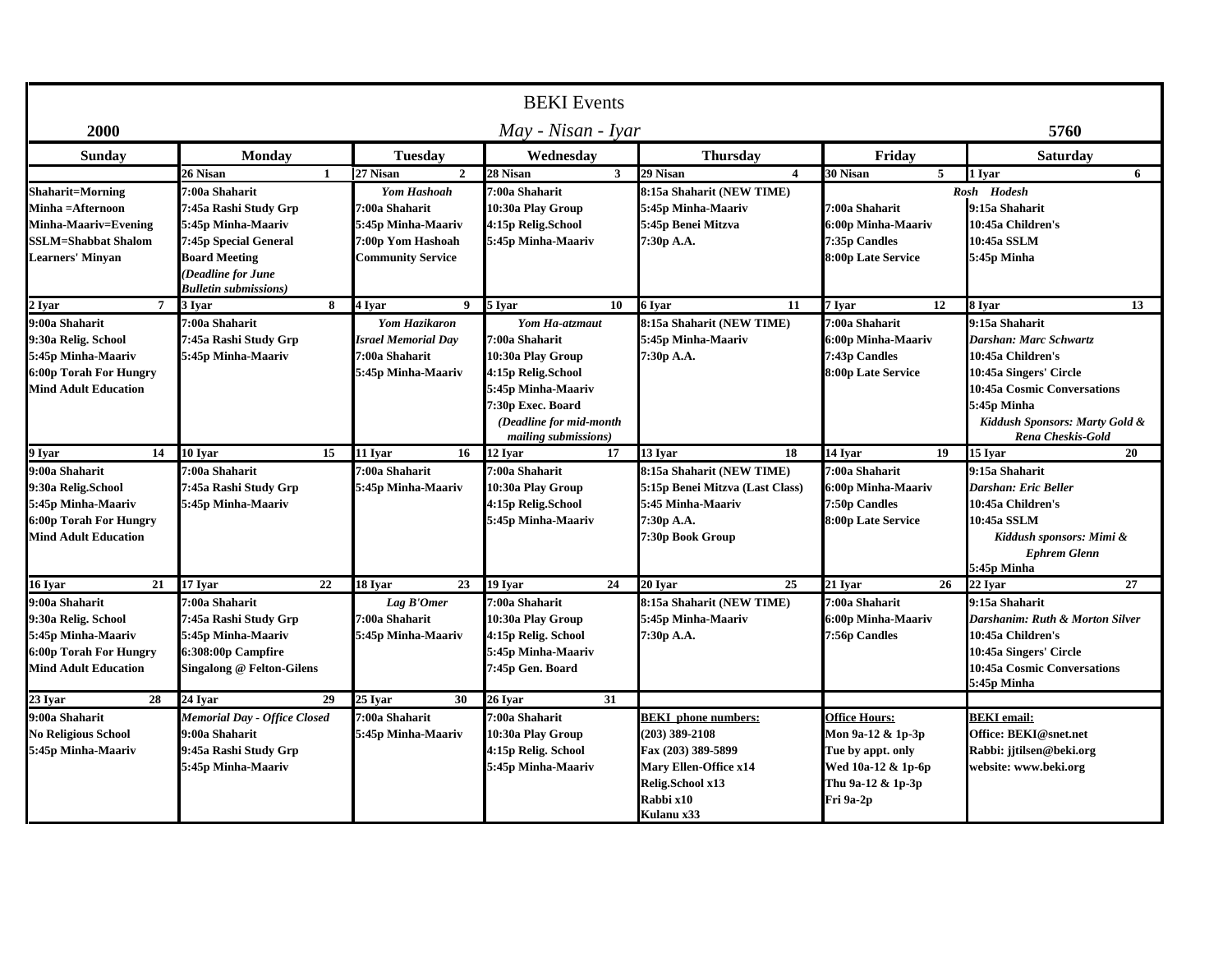## **Lag BeOmer Kumsitz (Campfire Singing)**

On Monday evening 22 May, from 6:30p to 8:00p, everyone is invited to the LaG BeOmer campfire singalong at the residence of Martin Gilens & Janet Felton, 162 Cleveland Road, New Haven, after dinner.

Bring a kosher dessert or beverage, instruments and songsheets. In case of rain the singalong will take place indoors at the same residence.

LaG BeOmer is the thirty-third day of the counting of the Omer, the period between Passover and Shavuot, and marks the end of a semimourning period between the two festivals.

This music program is made possible through the support of the Morris & Sara Oppenheim Endowment for Sacred Music at BEKI.





## **Yom HaShoah: Holocaust Memorial**

The community Holocaust Memorial service will be held at BEKI on Tuesday 2 May 2000 beginning at 7:00p.

## **Darshanim in May**

Marc Schwartz will serve as *darshan* (Torah commentator) on Shabbat morning, 13 May, during the service that begins at 9:15a.

Eric Beller will serve as *darshan* (Torah commentator) on Shabbat morning 20 May, during the service that begins at 9:15a.

Morton & Ruth Silver will serve as *darshanim* (Torah commentators) on Shabbat morning 27 May, during the service that begins at 9:15a.

## **Memorial Day Schedule**

Shaharit Morning services 9:00a, Rashi Study Group 9:45a to 10:30a. Office Closed. Minha Afternoon service 5:45p